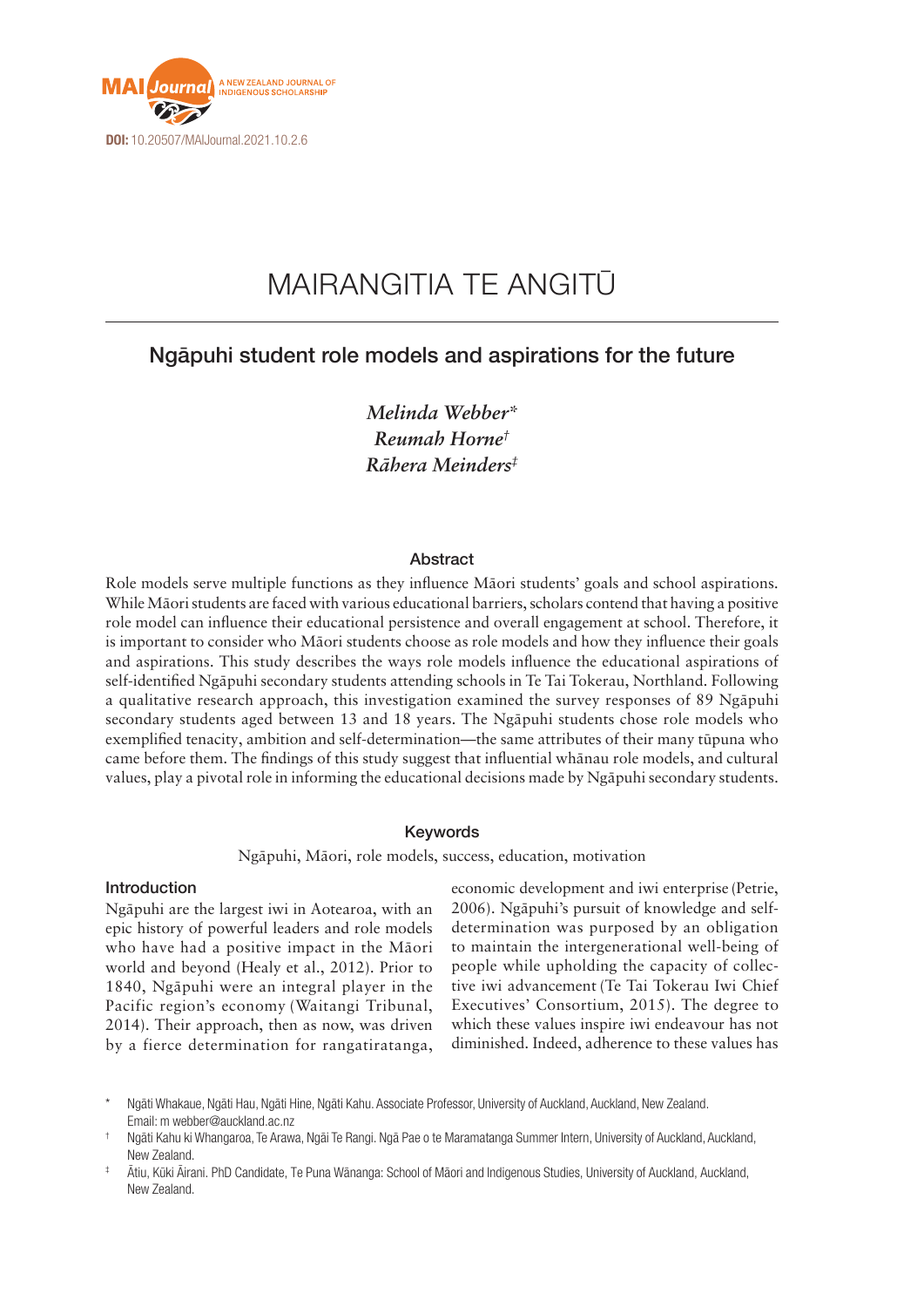enabled the tenacity and ambition of Ngāpuhi to endure.

It is important that all Māori students throughout Aotearoa learn about the stories of how their ancestors adapted, took advantage of opportunities and thrived in the face of change—as a means of expanding their own aspirations for the future. This study contributes to this discussion by examining the ways role models influence the educational aspirations of Ngāpuhi secondary students attending schools in Te Tai Tokerau. Following a qualitative research approach, this study examined the survey responses of 89 Ngāpuhi secondary students aged between 13 and 18 years to understand the ways influential whānau role models, and cultural values, play a pivotal role in informing the educational decisions made by Ngāpuhi secondary students.

#### *Ancestral role models.*

Every Māori tribe has its own distinct history and standing. Ngāpuhi have always been seen as an iwi who are fierce, entrepreneurial, uncompromising, risk-taking and innovative (Healy et al., 2012). For example, Rāwiri Taiwhanga from the takiwā of Ngāti Tautahi, Ngāpuhi, was one of many rangatira from Te Tai Tokerau who flourished economically during the early to mid-19th century. Taiwhanga held multiple positions in the early 1800s, including participating in many war expeditions alongside Hongi Hika, while simultaneously honing his horticultural and agricultural knowledge, both on the Kerikeri Mission Station and then in Sydney, Australia, with Samuel Marsden. Once back in Aotearoa, Taiwhanga worked at another mission station and grew a flourishing garden. Five years later, Taiwhanga was simultaneously running a school and a business, establishing a farm in east Kaikohe. Before long, Taiwhanga had successfully established a thriving farm and was selling produce—mostly butter—to a merchant in the Bay of Islands. This made Taiwhanga Aotearoa's first commercial dairy farmer (Henare et al., 2014; Petrie 2006).

This narrative about Taiwhanga is only one of many stories about Ngāpuhi thriving and ambition. Taiwhanga continues to serve as a Ngāpuhi role model in contemporary times—exemplifying the benefits of being industrious, entrepreneurial and disciplined. Many people of Ngāpuhi descent have retained Taiwhanga's tenacity of spirit, demonstrating that one's iwi identity can be a powerful and enduring legacy for others (Henare et al., 2014; Martin, 2012; Webber & O'Connor, 2019). A powerful and culturally sustaining pedagogical tool for enhancing the motivation of Māori students from Te Tai Tokerau is to integrate curriculum content about Ngāpuhi role models and narratives that "look, sound and feel" like Ngāpuhi students themselves.

# Whakapapa narratives: An educational imperative for Ngāpuhi students

Culturally sustaining pedagogical approaches use students' ethnic and cultural backgrounds as a context for learning, and connect "to and through [students'] personal and cultural strengths, their intellectual capabilities, and their prior accomplishments" (Gay, 2010, p. 26). In the New Zealand context, Bishop et al. (2012) have argued that teachers who use culturally sustaining pedagogies "care for the students as culturally located individuals" (p. 52), and McRae and Averill (2020) have stated that languages, cultures and histories are a fundamental prerequisite for the development of culturally healthy students and communities. In addition, one of the ways the Education and Training Act 2020 obliges schools to bring Te Tiriti o Waitangi into effect is by ensuring their plans, policies and local curriculum reflect local tikanga Māori, mātauranga Māori (knowledge/wisdom) and te ao Māori (worldviews). A focus on culturally sustaining approaches in Te Tai Tokerau schools would put hapū and iwi identity, language and culture at the centre of teaching and learning, with an expectation that Māori students should be engaged, challenged and affirmed in their cultural identities at school.

Penetito (2009) has proposed that place-based education approaches are an integral part of a culturally sustaining approach, especially when they focus on questions like "What is this place and what is our relationship to it?" (p. 5). When questions like these are asked in ways that draw on a Māori students' knowledge of self, community and connectedness to place, their cultural identities are reinvigorated and their sense of belonging is affirmed. Place-based education essentially draws on the significant features, characteristics, history and personalities of the land or place where students are born, raised and educated, thereby creating a synergy between what is being learned and the unique context of the surrounding ecology (Penetito, 2009). It teaches "through" rather than "about" culture and encompasses ecological studies, biodiversity, community education and community relations, local history and sustainable development (Barnhardt, 2005). To achieve a genuinely place-based education for Māori students, schools and teachers need to build reciprocal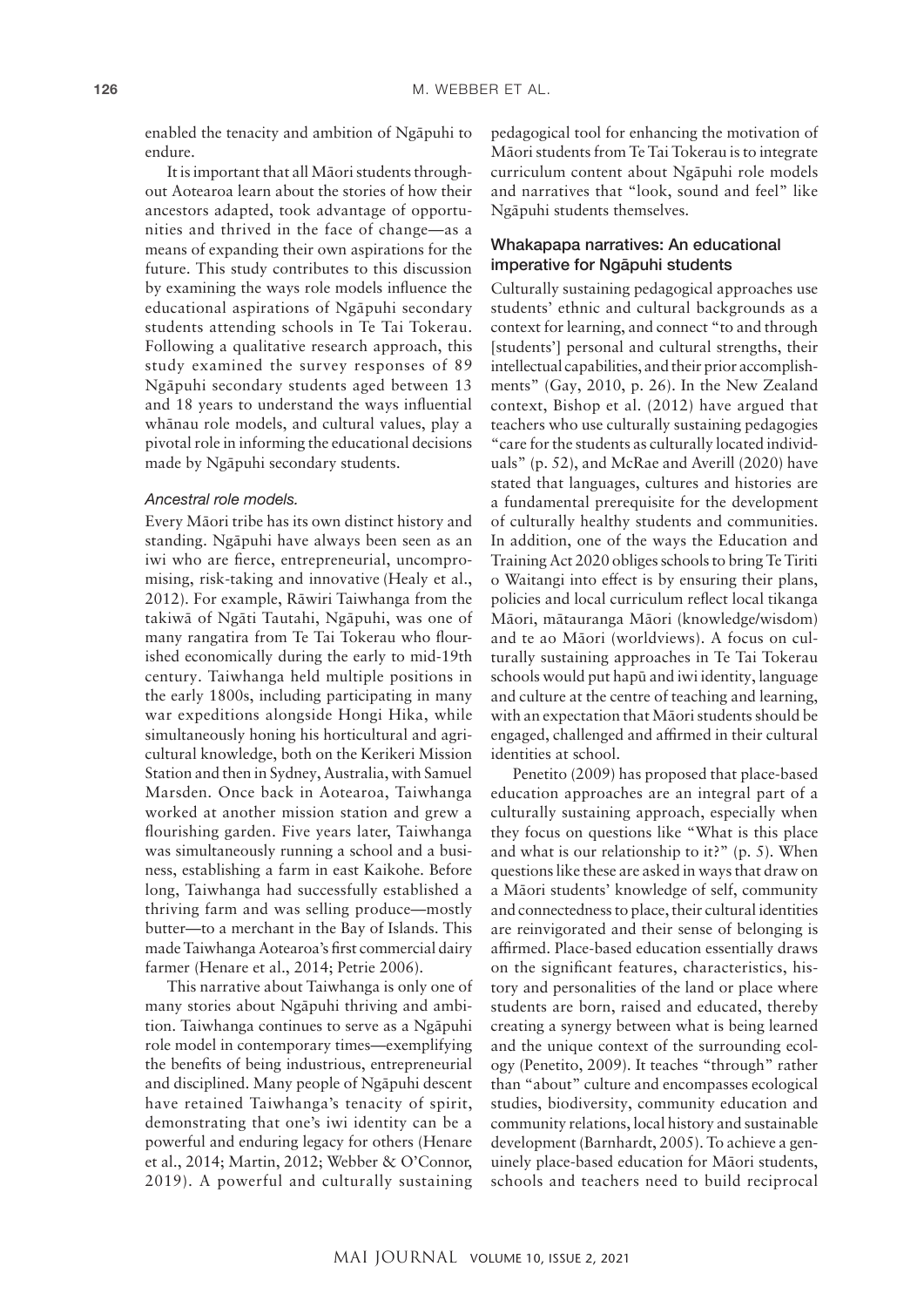and enduring relationships with Māori students, whānau and communities to ensure they can teach content that resonates with the communities they serve. Research has shown that the promotion of whānau and community role models, through the use of place-based whakapapa narratives, can positively affect Māori students educational efficacy, aspiration and engagement (Webber & Macfarlane, 2020; Webber & O'Connor, 2019).

## The importance of role models

The term *role model* was originally used to refer to individuals who serve as examples of the behaviour associated with a role (Merton, 1957). Since then, the term has become widely used by the general public, in organisations and in schools resulting in different definitions. Lockwood (2006) described role models as "individuals who provide an example of the kind of success that one may achieve, and often also provide a template of the behaviours that are needed to achieve such success" (p. 36), whereas Gauntlett (2002) defined a role model as "someone to look up to and base your character, values and aspirations on" (p. 211). These definitions differ in that Lockwood's (2006) definition focuses on success and achievement and the fact that role models can make this success seem more attainable, whereas Gauntlett's (2002) definition has admiration at its core. Moreover, role models are important because they influence self-stereotyping through either decreasing negative self-stereotyping or increasing positive self-stereotyping (Morgenroth et al., 2015).

Māori narratives about iwi role models have existed since the beginning of time (Keelan & Woods, 2006); however, the characteristics of nominated role models has changed over time in response to contextual factors and societal expectations. Research from a te ao Māori perspective tells us that effective role models prioritise Māori identities, promote persistence and academic success, and are involved meaningfully and regularly in others' lives (Webber & Macfarlane, 2020). Educational role models are important when they promote ambitious goal setting and academic striving because Māori students look to see themselves in their role models (Macfarlane et al., 2007). Macfarlane et al. (2014) concluded that parents need to "role model or provide role models of the success qualities they want to see in their children" (p. 117) because role models can drive student achievement if they appeal strongly to students' self-identities. The research also tells us that Māori student-identified role models draw less on individual goals and more on

what uplifts the collective (Webber & Macfarlane, 2018). Webber and Macfarlane (2018) argue that students should be encouraged to draw upon the inspiration of others to support their developing aspirations and the aspirations of their family, and that role models can be "an extremely influential feature of students' lives" (p. 21). Role models make sure they are "present" in Māori students' lives, model tenacity and show students how to live "as Māori" in the world. However, up to now little effort has been given to using iwi role models in classrooms to boost Māori student aspiration and cultural pride.

Morgenroth et al. (2015) defined role models as "individuals who influence role aspirants' achievements, motivation, and goals" (p. 467). This definition is useful because it identifies the varying functions of role models and introduces the term *role aspirant*, which acknowledges the person who is being influenced or inspired. The authors argue that while each of these factors may be important predictors of role model effectiveness, it is the perception of these factors by the student that really matters. Students must decide who their role models are in line with their personal aspirations and goals. Under the right conditions, role models can have positive effects on students, including changing their competence beliefs and aspirations (Morgenroth, 2015). According to Morgenroth et al. (2015), role models influence role aspirants in three key ways:

- 1. *They act as behavioural models.* Role models often demonstrate how something is done and the attributes required to achieve one's goals (Hurd et al., 2018; Morgenroth et al., 2015). According to Morgenroth et al. (2015), a behavioural role model needs to "embody a role aspirant's already existing goals" (p. 477) to be a source of motivation for role aspirants. Essentially, behavioural models demonstrate to role aspirants how they might achieve their goals.
- 2. *They are representations of the possible.* Role models represent what is possible for people "like them". Being a role model that represents what is possible requires three elements: they must be perceived as successful, share the role aspirant's background and demonstrate that they are capable of achieving their objectives (McIntyre et al., 2011; Morgenroth et al., 2015; Webber & Macfarlane, 2018; Zirkel, 2002). The importance of representing the possible is captured in Zirkel's (2002) proposition that "young people only pursue that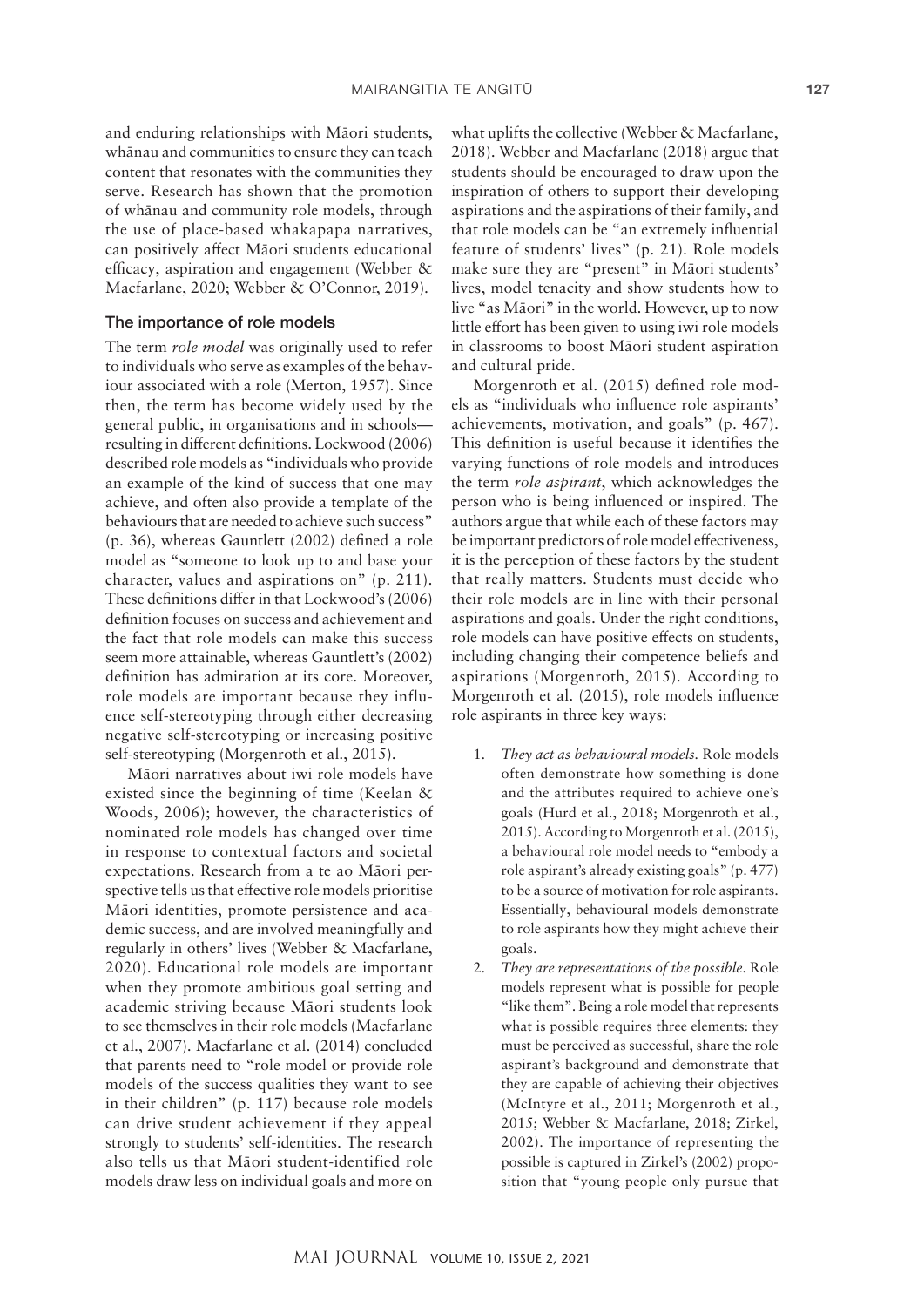which they can imagine as possible" (p. 358). Therefore, role models "like them" encourage role aspirants to imagine beyond what is available to them in their immediate environment. In educational settings, a role model who represents the possible motivates role aspirants by increasing their self-efficacy, usually through "shared group membership, similarity, level of role model and role aspirant success and attribution of this success" (Morgenroth et al., 2015, p. 477).

3. *They are inspirational.* Role models inspire others and "contribute to [the] role aspirants' adoption of new goals" either because they are "inspired by [the role model] or inspired to [be like the role model]" (Morgenroth et al., 2015, pp. 468–476). Role models who act as inspirations prompt role aspirants to increase the value they place on educational goals, and encourage them to set higher, more aspirational goals.

The empirical evidence also suggests that exposure to role models can reduce a role aspirant's negative self-stereotyping when their success appears attainable to the role aspirant (Lockwood & Kunda, 1997; Morgenroth, 2015). This is a particularly important factor when considering role models for Māori students because they are a negatively stereotyped group. However, shared group membership itself is not necessarily sufficient to motivate and inspire role aspirants (Morgenroth, 2015). Exposure to successful role models does not lessen the impact of racism and stereotype threat (Steele, 1997, 2003). Racism in Aotearoa, experienced at individual, interpersonal and structural/systemic levels, has been shown to be a powerfully prevalent social influence in the lives of Māori students (Pihama & Lee-Morgan, 2018; Webber et al., 2013). What is needed is a better understanding of who Māori students select as their role models, and the ways student-nominated role models can encourage students to positively self-stereotype, be ambitious and pursue similar levels of accomplishment.

# Method

This study employed mixed-methods surveys to gather quantitative and qualitative data to answer the research question: Who do Māori students select as their role models and why? A concurrent nested qualitative and quantitative design was selected, meaning that all data were collected simultaneously via a survey, and equal emphasis was placed on the two sets of data during analysis

(Punch & Oancea, 2014). The rationale behind this approach was to fulfil the research objective of triangulation: "seeking convergence of findings" (Onwuegbuzie & Collins, 2007, p. 284). The full survey comprised a combination of 49 open-ended and closed questions. Initially, students were asked to provide demographic data and then complete multiple-choice questions, Likert scale items and open-ended questions.

The lead researcher's long-established relationship with schools in the study ensured that a respectful, culturally responsive and appropriate pathway was used for undertaking this important work alongside school communities. It involved teachers and school leaders in the gathering of the data, liaison with students and families, and inclusion of their perspectives in the interpretation of findings for this study. This was critical in terms of ensuring that the study interpretations were presented from an authentically local perspective. To this end, it is also important to clarify that two of the authors of this article are of Ngāpuhi descent.

The data used for this study were taken from a larger national research project led by Dr Melinda Webber titled Kia tū rangatira ai ngā iwi Māori: Living, thriving and succeeding as Māori. This strengths-based research project investigated how students, but particularly Māori students, learn, succeed and thrive at school. This nationally representative project had large numbers of students (*n* = 18,996), family members (*n* = 6,949) and teachers ( $n = 1,866$ ) who participated. The project was funded by a Rutherford Discovery Fellowship, administered by the Royal Society of New Zealand, Te Apārangi.

The current study is a small subset of that wider data set and is focused on examining the self-nominated role models of secondary school students  $(N = 89)$  aged 13–18 who satisfied two criteria: they self-identified as Ngāpuhi in the survey and they attended secondary schools in Te Tai Tokerau (see Table 1).

#### *Data collection*

The student survey took between 15 and 20 minutes for students to complete. The lead researcher, Dr Melinda Webber, attended school staff meetings and parent meetings to explain the project and answered any questions about the project. After permission from the school principal and board of trustees was granted, parents were informed of their child's invitation to be involved in the project. Both students and parents had two opportunities to withdraw from or decline to participate in the study. The lead researcher then distributed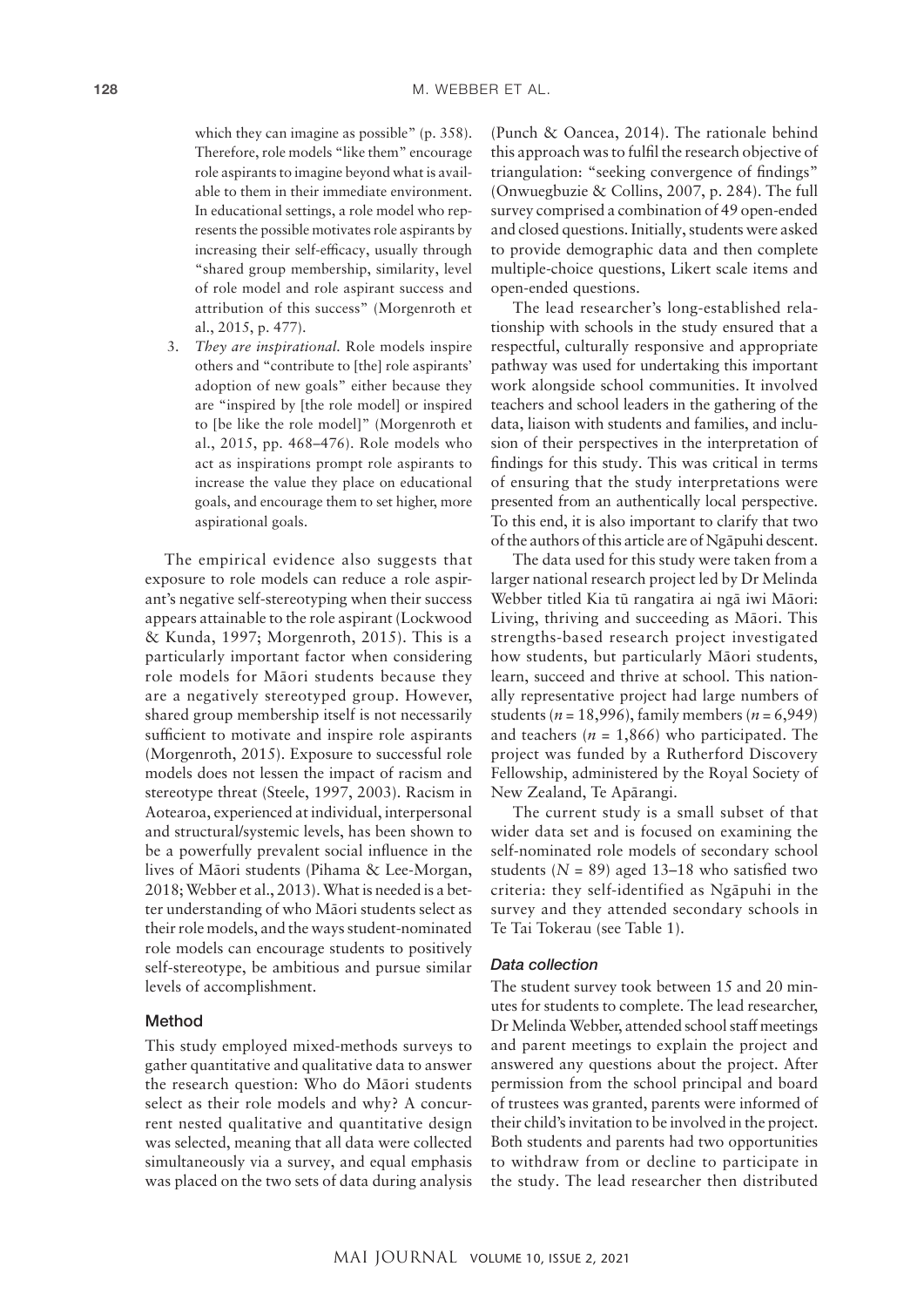| n a sa i cuci participanto |      |        |          |            |             |  |
|----------------------------|------|--------|----------|------------|-------------|--|
| Participants               | Male | Female | $Yr9-10$ | $Yr 11-13$ | Total $(N)$ |  |
| Ngāpuhi secondary students | 58%  | $41\%$ | $44\%$   | 56%        | 89          |  |

| <b>TABLE 1</b> | Study participants |
|----------------|--------------------|
|----------------|--------------------|

participant information sheets, or an electronic link to the online questionnaire, for all students at the school, inviting them to participate.

#### *Open-ended question analysis*

Participant answers to one open-ended and one multiple-choice question were coded and analysed to answer the overall research questions for this small study. The survey questions asked:

- Name someone from your family/whānau, school, hapū/iwi or community that inspires you? Explain why they inspire you? Describe this person in five words.
- Is this person a:  $\square$  Teacher  $\square$  Family/Whānau member  $\Box$  Friend  $\Box$  Other

The data analyses were informed by Braun and Clarke's (2006) six-phase thematic analysis process and included (1) Familiarising myself with the data, (2) Generating initial codes, (3) Searching for themes, (4) Reviewing themes (5) Defining and naming themes, and (6) Reporting the themes. In relation to phases 4 and 5, Saldana (2013) also emphasises that recoding and recategorising is generally inevitable because "qualitative inquiry demands meticulous attention to language and deep reflection on the emergent patterns and meanings of human experience" (p. 10).

# Findings

#### *Nominated role models*

There were 201 role models nominated by the 89 Ngāpuhi students in this study. Despite there being fewer female survey respondents overall, female students nominated more role models  $(n = 121)$ than male students ( $n = 111$ ). Approximately 66% (133/201) of all the Ngāpuhi secondary students nominated role models who were their parents or grandparents. There was also an interesting gender bias to some of the students' answers. For example, approximately 70% (31/44) of all grandfather or father nominations were made by male students. To a lesser degree, approximately 58% (24/41) of nominations for mothers or grandmothers were made by female students. Other role models most commonly mentioned were "both parents" (23%, 43/201) and brothers (22%, 44/201). Only 7% of all role model nominations were teachers, and 13% of nominations were friends. Interestingly, female students were more likely to nominate their friends (16%) than male students (7%). See Table 2.

Most of the Ngāpuhi students named at least one role model from their own whānau, and others mentioned teachers and friends. Many students also named more than one role model. The impact of role models on the Ngāpuhi students can be explained through the lens of social identity theory (Tajfel, 1981), which argues that a person's sense of who they are is based on their group membership(s). Social identity theory proposes that the groups to which people belong, such as

| Role model named   | <b>Total nominations</b> | $\%$ | Male $(n)$ | $\%$ | Female $(n)$ | $\%$ |
|--------------------|--------------------------|------|------------|------|--------------|------|
| Mother/grandmother | 41                       | 17   | 17         | 16   | 24           | 20   |
| Father/grandfather | 44                       | 18   | 31         | 28   | 13           | 11   |
| Both parents       | 48                       | 20   | 20         | 18   | 28           | 23   |
| Brother            | 44                       | 18   | 22         | 20   | 19           | 16   |
| Sister             | 16                       | 7    | 7          | 6    | 9            | 7    |
| Teacher            | 16                       | 7    | 6          | 5    | 9            | 7    |
| Friend             | 29                       | 13   | 8          | 7    | 19           | 16   |
| TOTAL              | 238                      | 100  | 111        | 100  | 121          | 100  |

#### TABLE 2 Nominated role models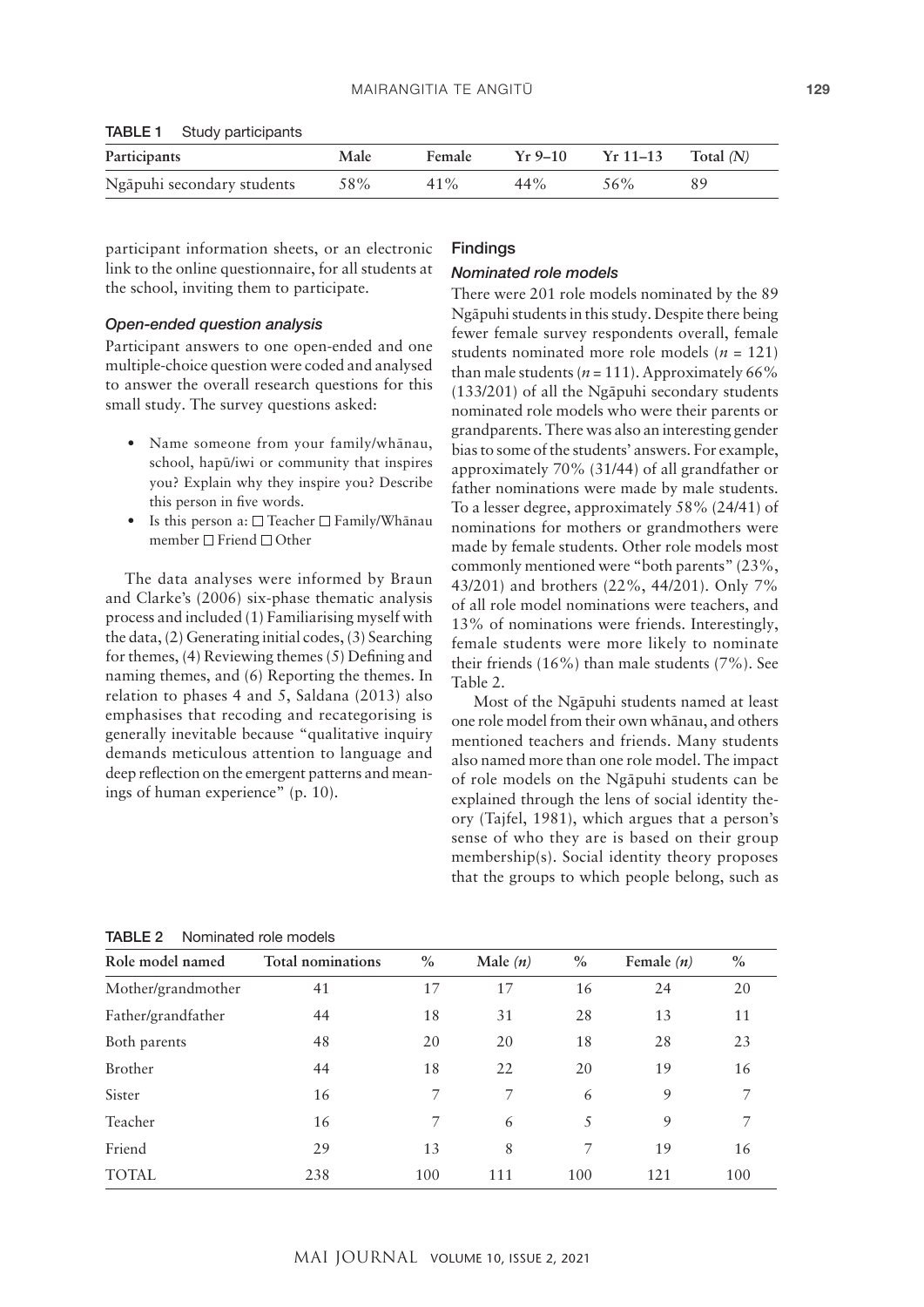whānau, are an important source of pride and self-esteem for students (Tajfel & Turner, 1986). Family connectedness gives individuals a positive sense of social identity and a sense of belonging to the social world. It is clear that extended family, friends and teachers play an important role in Ngāpuhi students' lives.

The primary social unit of Māori society has always been family (Edwards et al., 2007), which is inclusive of immediate and extended family. In many Māori families, the grandparents have the greatest responsibility and influence for guiding the rest of the whānau, and "these elders, commonly called tūpuna, kaumatua, koroheke, ruruhi and kuia, were responsible for the learning and development of the young and youth until adulthood" (Edwards et al., 2007, p.4). Te ao Māori has always upheld elders and extended family as educators, mentors and role models for healthy youth development because of their mana, life experiences, patience and wisdom (Henare, 1988). Extended family role models are of considerable cultural, emotional and social importance to Ngāpuhi students.

#### *Role model attributes*

Ngāpuhi students appear to be less interested in the position or status of their nominated role model, and instead place value on the kind of person they are and the values they hold. Role models were described as caring, loving and supportive by 34% of male students and 30% of female students. Some of the most frequently mentioned role model attributes were dedication, strength and reliability. However, there were some interesting gender biases to role model attributes. For example, the attribute "supportive" was more commonly mentioned by female students (67%) than male students (33%), and reliability was also more likely to be named by female students (96%) than male students (4%). Attributes more likely to be named by male students were skilful or knowledgeable (63%) and strong, staunch or protective (63%) (see Table 3). The perception of female role models as nurturing and caring, and male role models as staunch, strong and protective reflects the perception of gendered relationship bonds and familial roles.

*School support.* Students nominated family role models who were supportive of their school endeavours. These role models turned up when it mattered and supported student learning. One male (m) student stated that his parents "are always there for me, taking me to school programmes", and female (f) students stated "My nana and my sisters, help me to get up and motivated, encourage me to succeed" (f), "My sisters, tell me to go to school and stay on track" (f), and "My friends motivate me because I want to be as smart as them. Also my brothers help me at home and it makes what I learn in class easier" (f). Finally, one student who nominated a mother and cousin said:

They have always been there, at every maths tournament, at every sport game ... been there all the way through. When I needed to study they would tell the little kids not to bother me and to give me peace and quiet and I really appreciate them. (f)

The New Zealand Ministry of Education (2013) has described effective whānau community involvement in schools as starting "with the understanding that Māori children and students are connected to whānau and should not be viewed or treated as separate, isolated, or disconnected" (p. 18). This study illustrates that whānau are a critical lever in the educational well-being of

| Nominated attribute       | <b>Attribute mentions</b> | $\%$ | Male $(n)$ | $\%$ | Female $(n)$   | $\%$ |
|---------------------------|---------------------------|------|------------|------|----------------|------|
| Caring/loving/considerate | 35                        | 32   | 17         | 34   | 18             | 30   |
| Supportive/encouraging    | 18                        | 16   | 6          | 12   | 12             | 20   |
| Hard-working/dedicated    | 16                        | 14   | 5          | 10   | 11             | 18   |
| Inspirational             | 13                        | 12   | 7          | 14   | 6              | 10   |
| Skilled/knowledgeable     | 11                        | 10   | 7          | 14   | $\overline{4}$ | 6    |
| Strong/staunch/protective | 11                        | 10   | 7          | 14   | $\overline{4}$ | 6    |
| Honest/reliable           | 7                         | 6    | 1          | 2    | 6              | 10   |
| TOTAL                     | 111                       | 100  | 50         | 100  | 61             | 100  |

TABLE 3 Role model attributes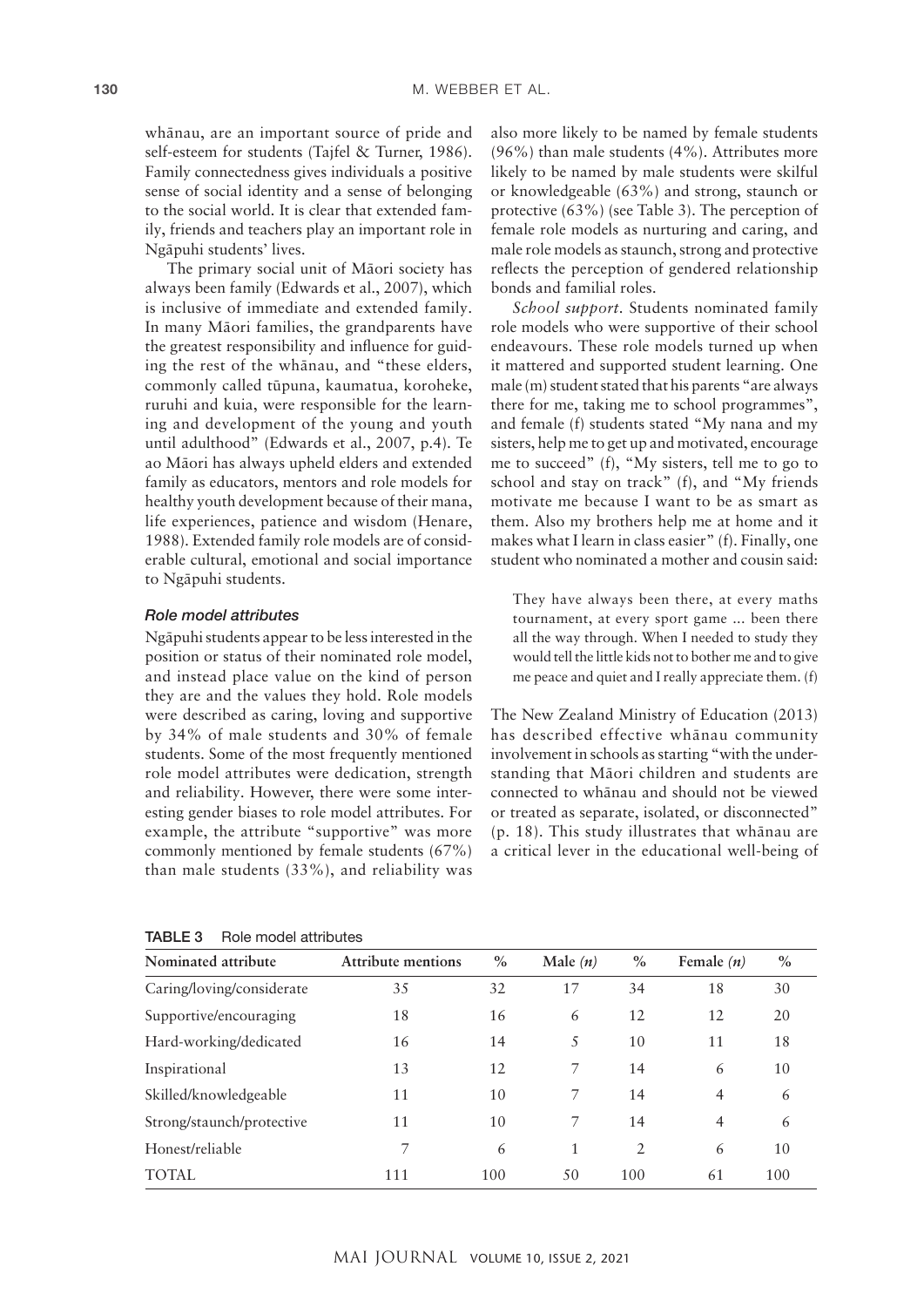Māori students because they communicate and model the value of educational success.

*Academic persistence.* The Ngāpuhi students mentioned the encouragement they received from their role models to remain resolute and persistent at school. One student commented, "Nan gave me the courage to push forward and never be scared to try new things" (f), and another student stated:

My family has pushed me to strive better in everything I do whether it's something I may be amazing at or something I may struggle at. My mum has always helped me and pushed me to do well in school and gave me ideas of what I wanna do if I succeed in school; same goes with my nan. (m)

Other students' comments were "My granddad wouldn't let me drop out" (f), "My teachers and parents all say I can do great if I try. They say I have potential to do great—all I have to do is put in the hard work and I can make a good life for myself" (m), "My dad came from a family in poverty and worked all his life. He dropped out of high school but still became a principal" (m), and "My teacher taught me that through times of adversity one can always work through and beyond that barrier, and work towards success no matter how humble a path it may be" (m). Persistence is evidenced by a willingness to continue to endure in the face of challenge, and research suggests that persistence can derive from how students understand who they are and what they want for their lives (Destin & Williams, 2020). For Ngāpuhi students, the persistence and determination of their role models appears to be a driving force to help them achieve their academic and personal goals.

*Pride and reciprocity*. The Ngāpuhi students spoke about their hopes to make their role models proud of them. There was a mutuality between the ways role models made students feel and the ways students wanted to reciprocate—by doing well at school or by pursuing jobs that would enable them to "give back" to their families, iwi and communities. Students wanted to make their role models feel proud of them. They said things like "My teacher believed in me" (m), "My parents tell me they're proud of me" (m), and "My cousin was able to encourage me to aim for my goals and do better than she did. She also said that I've made my family proud already and that's what keeps me going" (m). The drive to make one's family proud is known as familism (Stein et al., 2014). Familism values typically include obligations to the family (including extended family), expectations of familial support and family serving as a referent when making decisions (Knight et al., 2010; Stein et al., 2019). Ngāpuhi students are driven to make their families proud of them.

Some of the Ngāpuhi students planned to pursue careers that aligned with what their role models did. One student commented, "My grandad told me about being in the navy and that having a job or career doesn't have to be a chore. Travelling and protecting your country while having fun is an option" (m). Another student commented:

My dad works really hard and always puts 120% into everything he does so he's set a really good example for how I should be with anything I do, and also my older brother, he's always done well in any job he's had and has worked his way up to a top position in the job. He's made good connections in the work industry and has the same work ethics as my dad so they're both great role models for me. (m)

Family role models can empower young people to imagine they can create the life they want by making good career choices. It is evident from this study that young people not only listen to what their families say but also observe the behaviour or actions of family members, and model their behaviour and aspirations for their future on them. Family role models are a significant source of learning and aspiration for Ngāpuhi students.

*Inspiration to succeed.* Other Ngāpuhi students commented that they felt inspired by their role models. They were inspired by what their role models had to overcome or how much they had to achieve. One student stated, "My dad inspires me, because despite the rocky past he's been through, and the struggles he had in childhood (not having much money, and bad education), he has made a life for himself and has made a life for his family" (f), and another student commented, "My mum. Me and her moved from Australia to New Zealand alone, bought a house, she didn't have a big job qualification so she started polytech classes at 28. Got a great degree and now has an awesome job working with Māori land, has given her family an amazing life and helps so many people with her job" (f). Finally, one student said:

My brother works with troubled children and I went to work with him because he was with someone my age. He used to do drugs and other stuff but he has stopped that now and he is back at school going for a degree in law. My brother inspires me because that boy is my age and my brother just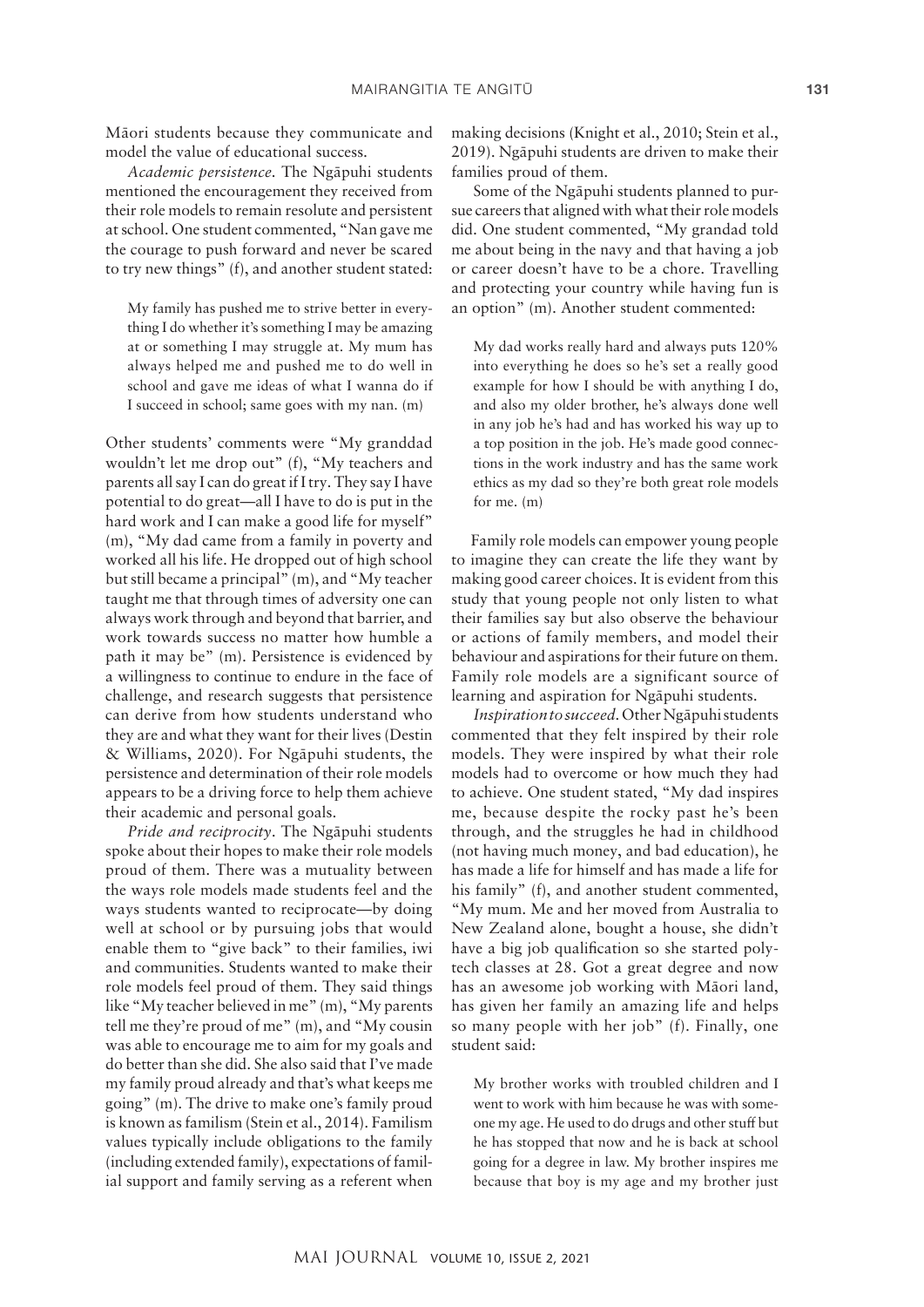changed his whole life just by being there for him and believed he could do it. (f)

Other students commented, "My nan inspires me because she's very successful and she is very brave" (f), "My dad 'cause no matter when times were rough he would always keep a smile on his face" (f), "Uncle Chris because he started from nothing and now is very successful. He is inspirational" (m), and "My mother. She is confident and cares for others that aren't doing so well. I know that I don't want to work in a school like she does but, but I want to be as courteous as she is" (f). Finally, rather than being inspired, one student aspired to succeed because "being Māori" gave him extra motivation to do well. The student stated:

I'm not inspired by any one person to be honest. I'm inspired and motivated by my people—Māori. This is because I love my people and the events in history that we as a people have overcome. They inspire me to pave a way for an even brighter future for all of us. (m)

Role models who act as inspirations motivate role aspirants "to strive toward something new or something better than before" (Morgenroth et al., 2015, p. 468). Many of the Ngāpuhi students equated success with owning a house or attaining a well-paid job but not because they associated that with success or wealth. Rather, they believed that these things would enable them to "give back" to their families, reciprocating their enduring support and encouragement. The Ngāpuhi students were also inspired by family members who have been tenacious in the face of adversity. To be inspired by another's accomplishments, one must believe oneself capable of comparable success. According to Lockwood and Kunda (1997), "Self-enhancement stemming from inspiration results from strengthened belief in one's own capabilities" (p. 101). That is, role aspirants can be inspired by the role models only when the role model's accomplishments, achievements and pathways to success seem attainable.

#### **Discussion**

There has been a growing interest among researchers in Aotearoa in investigating the competencies, resilience, resources and protective factors leading to student success at school that emerge despite adverse circumstances for Māori students (Rubie-Davies et al., 2018; Turner et al., 2015; Webber et al., 2018). However, an overwhelming emphasis

on individual levels of resilience and competence has led to a neglect of more detailed investigations of the family, cultural and societal contexts that support student success at school—including the influence of role models. The current study found that Ngāpuhi secondary students' role models play a central role in motivating them to persevere at school. Ngāpuhi students' role models shaped the type of person they wanted to be in the future, and how they behaved in school, in family relationships and with their peers, or when making difficult decisions.

Overall, the Ngāpuhi students' responses show that they have numerous role models in their lives. This is evident in the fact that 89 students nominated 201 responses. Most of the role models were members of the students' own families. Male students were more likely to nominate their fathers and grandfathers as role models and describe them as caring, loving, considerate, strong, staunch and protective. Female students were slightly more likely to nominate mothers and grandmothers, who they generally described as caring, loving, considerate, supportive, encouraging, hard-working and dedicated. Both male and female students emphasised the importance of family role models, highlighting attributes, including their ability to serve others in the community, provide for their families and overcome adversity. Throughout the students' accounts of family members as role models, four key reasons why these family members were admired and respected by the students emerged. They (1) were supportive of students' school aspirations, (2) encouraged them to be academically persistent, 3) increased their sense of pride, and 4) inspired them to have higher expectations of themselves. These types of support act as sources of strength and mechanisms of resilience in the lives of the students.

The positive attitudes of the Ngāpuhi students' familial role models towards school had an encouraging effect on their sense of school belonging and academic aspiration. Research has shown that family involvement facilitates students' identification with their school and teachers, and students are more likely to report the perception of being accepted and supported by the school community when their families are engaged in the school context (Stewart, 2008; Uslu & Gizir, 2017). This impact can be amplified if the students also see their family members as positive role models. Family involvement in student education has been linked with better school outcomes from preschool to through the high school years (Uslu & Gizir, 2017), and Comer (1980) has stressed that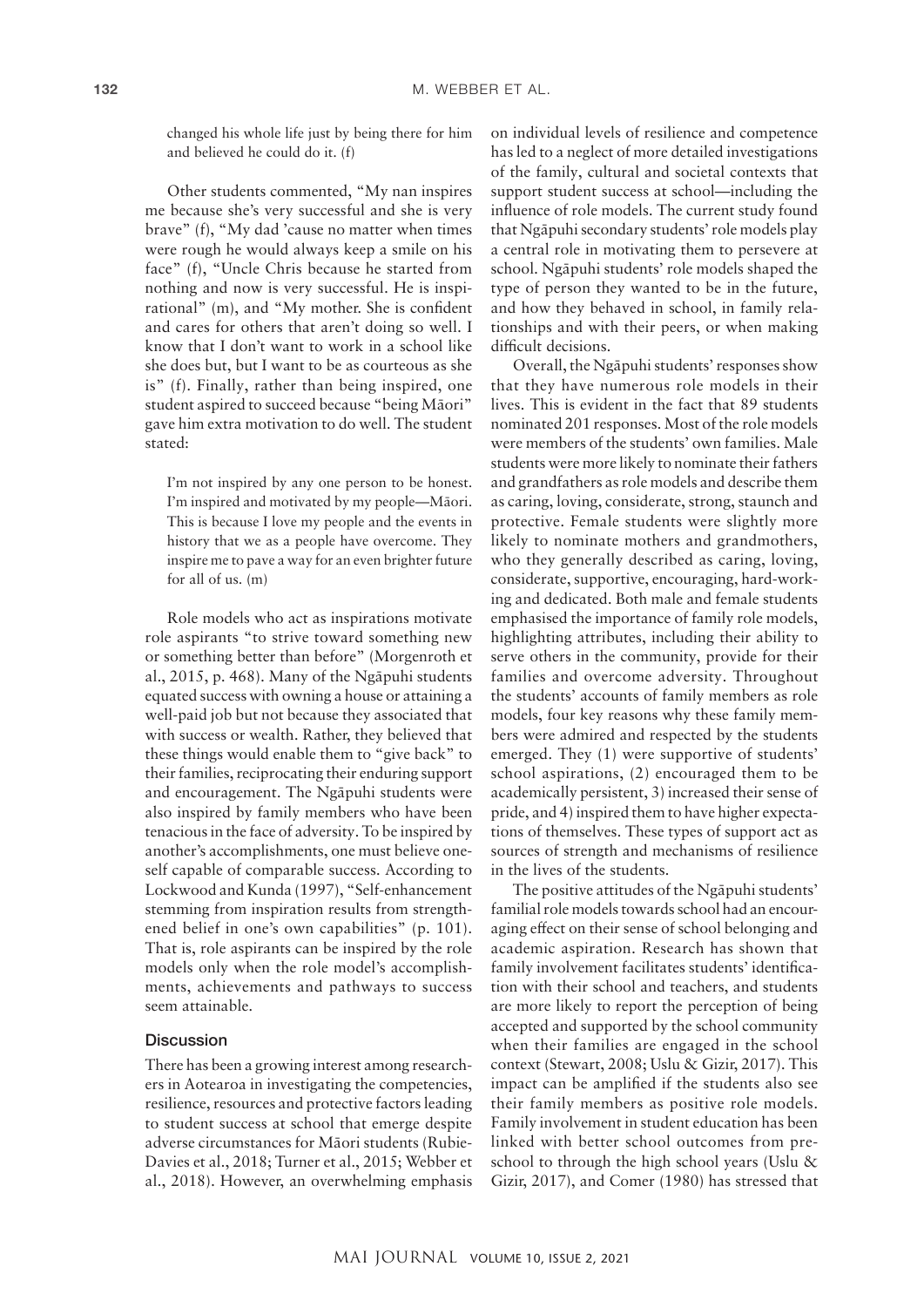adolescents need the full support of their parents to maximise their potential from schooling. The findings of this research show that Ngāpuhi students who feel supported socially and academically by their familial role models are motivated to try their best at school. When schools and teachers actively invite Māori role model involvement and participation in co-teaching activities related to the learning of the role aspirant, the partnerships can result in improved student attendance, whānau involvement in learning and student achievement (Rubie-Davies et al., 2018). Therefore, schools must cultivate a climate in which whānau—as critical role models—feel comfortable to initiate involvement in their children's education and should provide them with the appropriate opportunities to do so.

Attending diverse school contexts provides Ngāpuhi students with opportunities to explore and develop a deeper understanding of who they are and how they belong. The various aspects of these dynamic and developing identities will guide how they navigate the world and pursue their goals, including how they engage with academic opportunities and challenges. Research shows that students want to do well in school, demonstrate high academic achievement and succeed in university (Destin & Williams, 2020; Domina et al., 2011), but achieving these goals requires them to maintain a significant level of consistent focus and academic persistence. It is likely that many of the Ngāpuhi students in this study encounter vastly different and unequal opportunities and experiences that will strongly affect their likelihood of reaching their academic goals (Turner et al., 2015). There are also structural barriers endemic to our society (e.g., structural racism) that have long undermined success for Māori students (Pihama & Lee-Morgan, 2018). In other words, "identities alone do not determine student persistence, and persistence alone does not determine student outcomes" (Destin & Williams, 2020, p. 452). Identities develop in context, and this study illustrates that ongoing, reciprocal interactions with role models can play an important role in identity development and academic persistence.

Role models also play a significant role in the relationships between contexts, identities, and academic persistence, making them an important force to incorporate into efforts to support student outcomes (Destin & Williams, 2020). There is no single solution to encourage academic persistence and well-being for all Ngāpuhi students at all times; however, the extent to which these students demonstrate persistence and express their

academic potential is dependent upon more than just individual choices and actions; it is also shaped by the behaviour, aspiration and inspiration of their role models. In these ways, familial role models act as both representations of what is possible and inspirations for new futures. Familial role models help students to have high expectations of themselves, persist in the face of challenges and help connect what they are learning at school to their future selves.

Familial role models also shape students educational outcomes through expression of family expectations, values, engagement with school contexts and support for university attendance (Webber et al., 2018). Ngāpuhi students feel a sense of family responsibility, strongly identify with and respect their parents, and have strong connections to their immediate and extended families. This strong sense of shared identity is often referred to as familism, a construct that encompasses feelings of identification with, respect for, and connectedness and loyalty to family (Stein et al., 2014, 2019). Students that have a strong sense of familism, like those in this study, are deeply connected to their families and often consider the needs of their family over their own needs (Edwards & Barber, 2009). Familism is positively associated with students' educational aspirations, sense of reciprocity, family obligation and pride, and valuing of school (Fuligni & Pedersen, 2002; Macfarlane et al., 2014). Family act as behavioural role models by demonstrating how and why things are done, the attributes required to achieve one's goals and, perhaps more importantly, the "right" way to do things in line with family values like humility, reciprocity, service to community and cultural pride.

#### Conclusion

Role models served multiple functions as they influenced the Ngāpuhi students' goals and school aspirations in this study. They acted as behavioural models by showing students how to perform a skill or achieve a goal. They represented the possible, in that they showed the students that their aspirations were attainable by modelling how to overcome adversity and be academically persistent. They influenced the students' self-stereotyping through either decreasing negative self-stereotyping or increasing positive self-stereotyping. They were also inspirational because they motivated the students to set high expectations for themselves realising the lofty goals of their families, hapū and iwi. Aligned with Māori values, and a long history of Ngāpuhi thriving, the role models also placed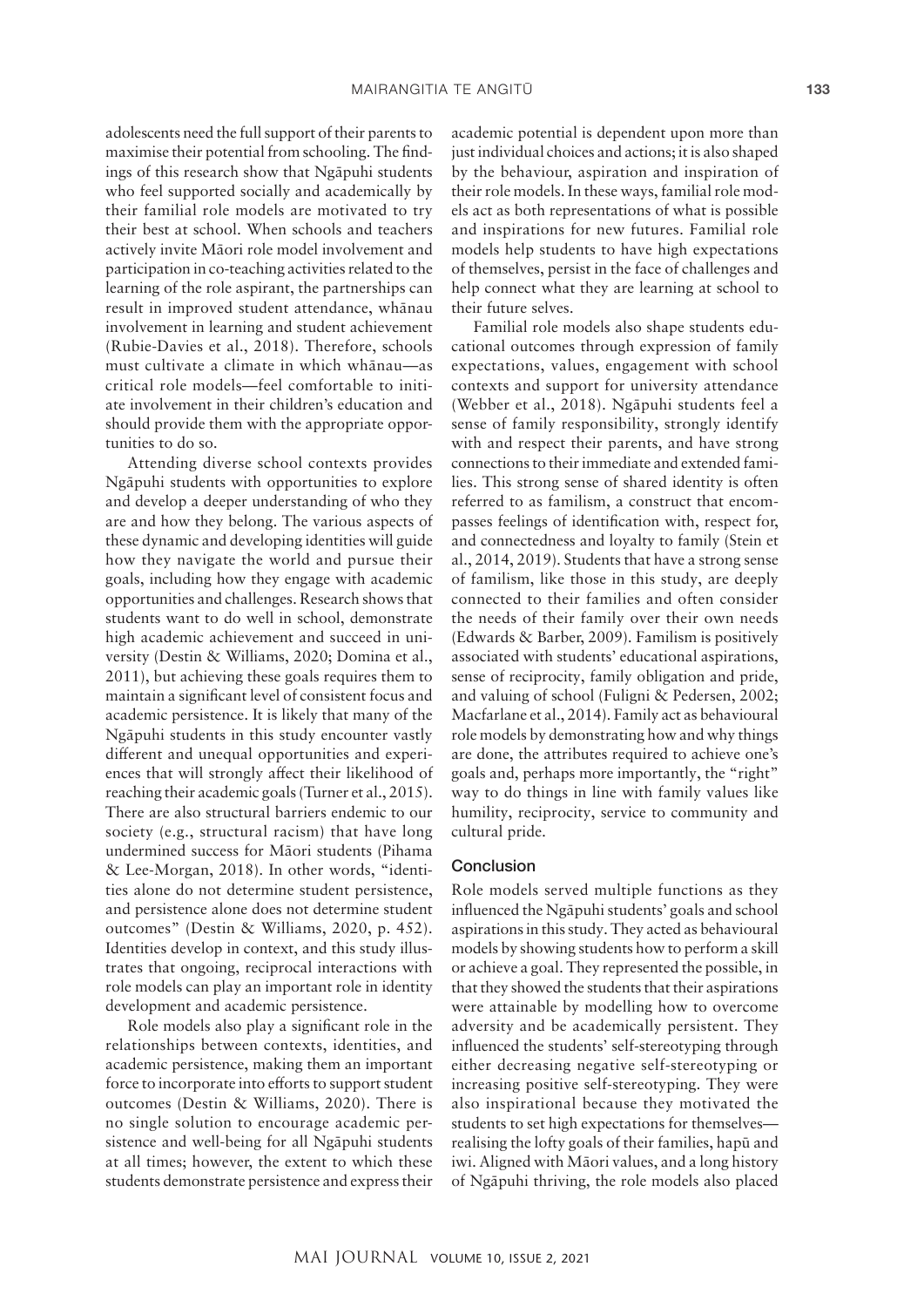emphasis on demonstrating the "right" way to do things—in accordance with community expectations and tikanga. The Ngāpuhi students chose role models who exemplified tenacity, ambition and self-determination—the same attributes of their many tūpuna who came before them. Kia tū tika ai te whare tapu o Ngāpuhi—The sacred house of Ngāpuhi stands firm.

#### **Glossary**

| Aotearoa              | New Zealand                                                                                       |
|-----------------------|---------------------------------------------------------------------------------------------------|
| hapū                  | subtribe                                                                                          |
| iwi                   | tribal kin group; nation                                                                          |
| kaumātua              | elders                                                                                            |
| koroheke              | elderly men                                                                                       |
| kuia                  | elderly woman,<br>grandmother, female<br>elder                                                    |
| mairangitia te angitū | accentuate the positive                                                                           |
| mana                  | prestige, status, authority,<br>influence, integrity;<br>honour, respect                          |
| mātauranga            | knowledge/wisdom                                                                                  |
| rangatira             | chief (male or female)                                                                            |
| rangatiratanga        | self-determination,<br>autonomy, the right<br>of Māori to be<br>self-determining                  |
| rūruhi                | elderly women                                                                                     |
| takiwā                | area                                                                                              |
| te ao Māori           | Māori worldviews                                                                                  |
| Te Tai Tokerau        | Northland                                                                                         |
| Te Tiriti o Waitangi  | Māori version of the Treaty<br>of Waitangi signed in<br>1840 proposing alliance<br>with the Crown |
| tikanga               | protocols                                                                                         |
| tūpuna                | ancestors                                                                                         |
| whakapapa             | genealogy, ancestry,<br>familial relationships                                                    |
| whānau                | family; nuclear/extended<br>family                                                                |

#### **References**

- Barnhardt, R. (2005). Indigenous knowledge systems and Alaska Native ways of knowing. *Anthropology & Education Quarterly*, *36*(1), 8–23. [https://doi.](https://doi.org/bgbn2w) [org/bgbn2w](https://doi.org/bgbn2w)
- Bishop, R., Berryman, M., Wearmouth, J., Peter, M., & Clapham, S. (2012). Professional development, changes in teacher practice and improvements in Indigenous students' educational performance: A case study from New Zealand. *Teaching and Teacher Education*, *28*(5), 694–705. [https://doi.](https://doi.org/f3x6kv) [org/f3x6kv](https://doi.org/f3x6kv)

Braun, V., & Clarke, V. (2006). Using thematic analysis in psychology. *Qualitative Research in Psychology*, *3*(2), 77–101.<https://doi.org/fswdcx>

Comer, J. (1980). *School power.* Free Press.

- Destin, M., & Williams, J. L. (2020). The connection between student identities and outcomes related to academic persistence. *Annual Review of Developmental Psychology*, *2*, 437–460. [https://](https://doi.org/g6xh) [doi.org/g6xh](https://doi.org/g6xh)
- Domina, T., Conley, A., & Farkas, G. (2011). The case for dreaming big. *Sociology of Education*, *84*(2), 118–121. <https://doi.org/dt3qvx>
- *Education and Training Act 2020*. [https://www.leg](https://www.legislation.govt.nz/act/public/2020/0038/latest/LMS170676.html)[islation.govt.nz/act/public/2020/0038/latest/](https://www.legislation.govt.nz/act/public/2020/0038/latest/LMS170676.html) [LMS170676.html](https://www.legislation.govt.nz/act/public/2020/0038/latest/LMS170676.html)
- Edwards, L. M., & Barber, B. (2009). Familism. In S. J. Lopez (Ed.), *Encyclopedia of positive psychology*  (pp. 372–373). Wiley.
- Edwards, S., McCreanor, T., & Moewaka-Barnes, H. (2007). Māori family culture: A context of youth development in Counties/Manukau. *Kōtuitui: New Zealand Journal of Social Sciences Online*, *2*(1), 1–15. <https://doi.org/c8kxnc>
- Fuligni, A. J., & Pedersen, S. (2002). Family obligation and the transition to young adulthood. *Developmental Psychology*, *38*(5), 856–868. <https://doi.org/ftcfqm>
- Gauntlett, D. (2002). *Media, gender, and identity*. Routledge. <https://doi.org/fm2pf5>
- Gauntlett, D. (2008). *Media, gender and identity: An introduction*. Routledge.<https://doi.org/g6xj>
- Gay, G. (2010). *Culturally responsive teaching: Theory, research, and* practice (2nd ed.). Teachers College.
- Healy, S., Huygens, I., & Murphy, T. (2012). *Ngapuhi speaks: He Whakaputanga and Te Tiriti o Waitangi: Independent Report on Ngapuhi Nui Tonu claim*. Te Kawariki & Network Waitangi Whangarei.
- Henare, M. (1988). *Ngā tikanga me ngā ritenga o te ao Māori: Standards and foundations of Māori society*. Report of the Royal Commission on Social Policy.
- Henare, M., Lythberg, B., & Woods, C. (2014). Teaming with intent: Harmonising heritage, innovation and multiple generations within the Māori entrepreneurial team. *Business & Management Review*, *5*(1), 465–476.
- Hurd, N. M., Wittrup, A., & Zimmerman, M. A. (2018). Role models. In J. R. Levesque (Ed.), *Encyclopedia of adolescence* (pp. 3179–3186). Springer. [https://](https://doi.org/g6xk) [doi.org/g6xk](https://doi.org/g6xk)
- Keelan, T. J., & Woods, C. (2006). Māuipreneur: Understanding Māori entrepreneurship. *International Indigenous Journal of Entrepreneurship, Advancement, Strategy and Education*, *2*(1), 1–20.
- Knight, G., Gonzales, N., Saenz, D., Bonds, D., Germán, M., Deardorff, J., Roosa, M. W., & Updegraff, K. (2010). The Mexican American Cultural Values Scales for adolescents and adults. *Journal of Early Adolescence*, *30*(3), 444–481. [https://doi.org/](https://doi.org/dmns88) [dmns88](https://doi.org/dmns88)
- Lockwood, P. (2006). "Someone like me can be successful": Do college students need same-gender role models? *Psychology of Women Quarterly*, *30*(1), 36–46. <https://doi.org/b7z46s>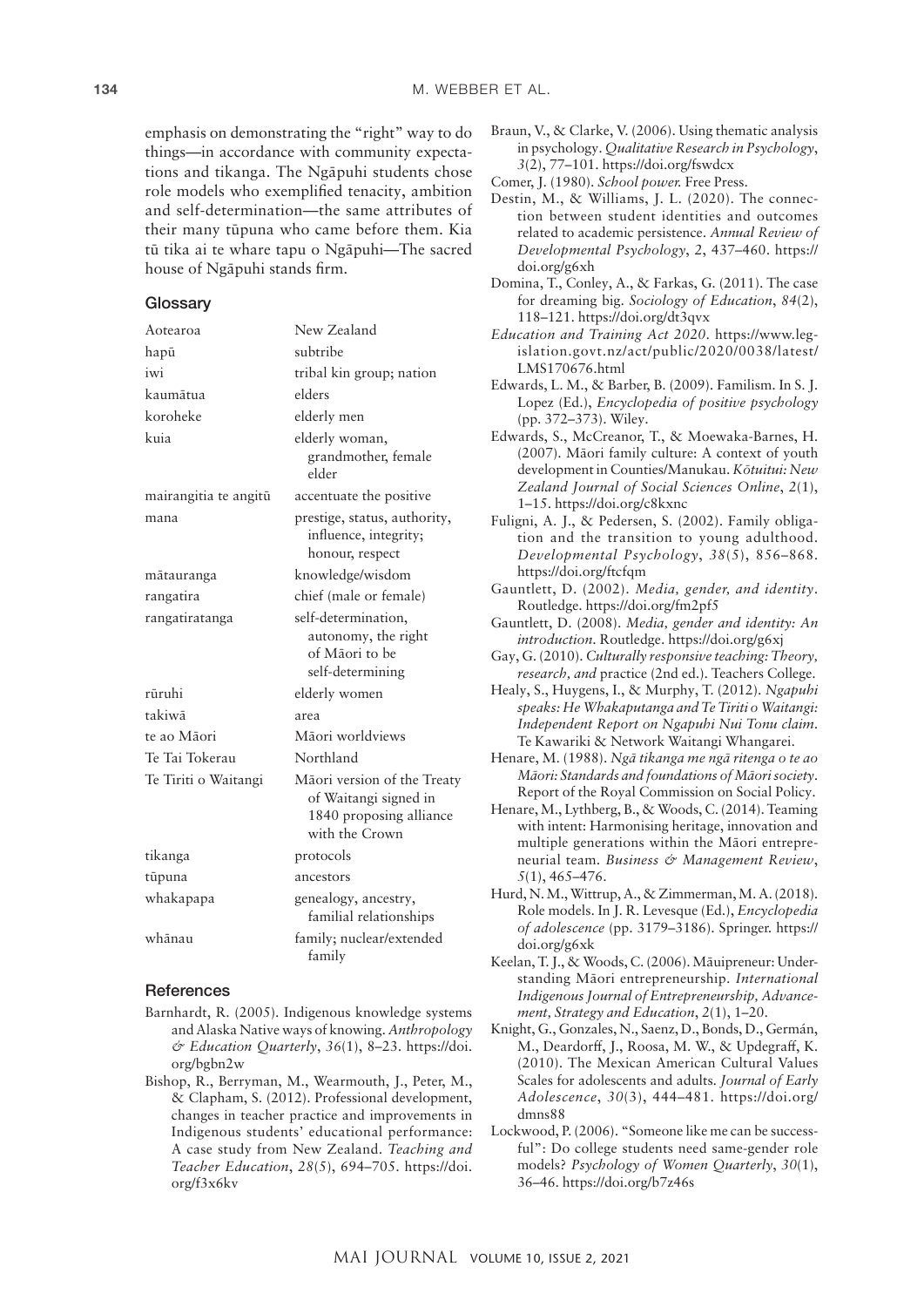- Lockwood, P., & Kunda, Z. (1997). Superstars and me: Predicting the impact of role models on the self. *Journal of Personality and Social Psychology*, *73*(1), 91–103.<https://doi.org/b6t4w2>
- Macfarlane, A., Glynn, T., Cavanagh, T., & Bateman, S. (2007). Creating culturally-safe schools for Māori students. *Australian Journal of Indigenous Education*, *36*(1), 65–76.<https://doi.org/g6xm>
- Macfarlane, A., Webber, M., Cookson-Cox, C., & McRae, H. (2014). *Ka Awatea: An iwi case study of Māori students' success*. University of Canterbury. [http://www.maramatanga.co.nz/sites/default/files/](http://www.maramatanga.co.nz/sites/default/files/Ka%20Awatea%20-%2031%20March.pdf) [Ka%20Awatea%20-%2031%20March.pdf](http://www.maramatanga.co.nz/sites/default/files/Ka%20Awatea%20-%2031%20March.pdf)
- Martin, J. (2012). He kura huna—Māori expressions of educational success. *Te Kaharoa, 5*(1), 109–118. <https://doi.org/g6xn>
- McIntyre, R. B., Paulson, R., Taylor, C., Morin, A. L., & Lord, C. G. (2011). Effects of role model deservingness on overcoming performance deficits induced by stereotype threat. *European Journal of Social Psychology*, *41*(3), 301–311. [https://doi.](https://doi.org/bzb8k2) [org/bzb8k2](https://doi.org/bzb8k2)
- McRae, H., & Averill, R. (2020). Ensuring Māori student success and inclusion of te aō Māori through initial teacher education. *New Zealand Annual Review of Education*, *24*, 160–176. <https://doi.org/g6xp>
- Merton, R. K. (1957). *Social theory and social structure.* Free Press.
- Ministry of Education. (2013). *Ka Hikitia—Accelerating success: The Māori education strategy 2013–2017*. [https://www.education.govt.nz/assets/Documents/](https://www.education.govt.nz/assets/Documents/Ministry/Strategies-and-policies/Ka-Hikitia/KaHikitiaAcceleratingSuccessEnglish.pdf) [Ministry/Strategies-and-policies/Ka-Hikitia/](https://www.education.govt.nz/assets/Documents/Ministry/Strategies-and-policies/Ka-Hikitia/KaHikitiaAcceleratingSuccessEnglish.pdf) [KaHikitiaAcceleratingSuccessEnglish.pdf](https://www.education.govt.nz/assets/Documents/Ministry/Strategies-and-policies/Ka-Hikitia/KaHikitiaAcceleratingSuccessEnglish.pdf)
- Morgenroth, T. (2015). *How role models affect role aspirants' motivation and goals* [PhD dissertation, University of Exeter]. University of Exeter Repository.<http://hdl.handle.net/10871/18483>
- Morgenroth, T., Ryan, M. K., & Peters, K. (2015). The motivational theory of role modelling: How role models influence role aspirants' goals. *Review of General Psychology*, *19*(4), 465–483. [https://doi.](https://doi.org/gf3358) [org/gf3358](https://doi.org/gf3358)
- Onwuegbuzie, A. J., & Collins, K. M. (2007). A typology of mixed methods sampling designs in social science research. *Qualitative Report*, *12*(2), 281–316.
- Penetito, W. (2009). Place-based education: Catering for curriculum, culture and community. *New Zealand Annual Review of Education*, *18*, 5–29. [https://](https://doi.org/g6xq) [doi.org/g6xq](https://doi.org/g6xq)
- Petrie, H. (2006). *Chiefs of industry: Māori tribal enterprise in early colonial New Zealand*. Auckland University Press.
- Pihama, L., & Lee-Morgan, J. (2018). Colonization, education, and Indigenous peoples. In L. Smith & E. McKinley (Eds.), *Indigenous handbook of education* (pp. 19–27). Springer.<https://doi.org/g6xr>
- Punch, K., & Oancea, A. (2014). *Introduction to research methods in education* (2nd ed.). SAGE.
- Rubie-Davies, C. M., Webber, M., & Turner, H. (2018). Māori students flourishing in education: Teacher expectations, motivation and sociocultural factors. In G. Lief & D. McInerney (Eds), *Research on sociocultural influences on motivation and learning*

*series: Vol. 2. Big theories revisited* (pp. 213–236). Information Age Publishing.

- Saldana, J. (2013). *The coding manual for qualitative researchers* (2nd ed.). SAGE.
- Steele, C. M. (1997). A threat in the air: How stereotypes shape intellectual identity and performance. *American Psychologist*, *52*(6), 613–629. [https://](https://doi.org/br4sk4) [doi.org/br4sk4](https://doi.org/br4sk4)
- Steele, C. M. (2003). Stereotype threat and African-American student achievement. In T. Perry, C. Steele, & A. G. Hilliard III (Eds.), *Young, gifted, and Black: Promoting high achievement among African-American students* (pp. 109–130). Beacon Press.
- Stein, G. L., Cavanaugh, A., Castro-Schilo, L., Mejia, Y. M. & Plunkett, S. (2019). Making my family proud: The unique contribution of familism pride to the psychological adjustment of Latinx emerging adults. *Cultural Diversity and Ethnic Minority Psychology*, *25*(2), 188–198.<https://doi.org/g6xt>
- Stein, G. L., Cupito, A. M., Mendez, J. L., Prandoni, J., Huq, N., & Westerberg, D. (2014). Familism through a developmental lens. *Journal of Latina/o Psychology*, *2*(4), 224–250.<https://doi.org/g6xs>
- Stewart, B. E. (2008). School structural characteristics, student effort, peer associations and parental involvement. *Education and Urban Society*, *40*(2), 179–204.<https://doi.org/bjn7j9>
- Tajfel, H. (1981). *Human groups and social categories: Studies in social psychology.* Cambridge University Press.
- Tajfel, H., & Turner, J. (1986). The social identity theory of intergroup behavior. In S. Worchel & W. Austin (Eds.), *Psychology of intergroup relations* (pp. 7–24). Nelson-Hall.
- Te Tai Tokerau Iwi Chief Executives' Consortium. (2015, February). *He Tangata, He Whenua, He Oranga—An economic growth strategy for the Taitokerau Maori economy*. Te Puni Kokiri. [https://www.northlandnz.com/assets/](https://www.northlandnz.com/assets/Resource-Hub/Maori-Economy/2015-Tai-Tokerau-Maori-Growth-Strategy.pdf) [Resource-Hub/Maori-Economy/2015-Tai-](https://www.northlandnz.com/assets/Resource-Hub/Maori-Economy/2015-Tai-Tokerau-Maori-Growth-Strategy.pdf)[Tokerau-Maori-Growth-Strategy.pdf](https://www.northlandnz.com/assets/Resource-Hub/Maori-Economy/2015-Tai-Tokerau-Maori-Growth-Strategy.pdf)
- Turner, H., Rubie-Davies, C. M., & Webber, M. (2015). Teacher expectations, ethnicity and the achievement gap. *New Zealand Journal of Educational Studies*, *50*(1), 55–69.<https://doi.org/gf2s22>
- Uslu, F., & Gizir, S. (2017). School belonging of adolescents: The role of teacher–student relationships, peer relationships and family involvement. *Educational Sciences: Theory & Practice*, *17*, 63–82.
- Waitangi Tribunal. (2014). *He Whakaputanga me te Tiriti/The Declaration and the Treaty: The report on stage 1 of the Te Paparahi o Te Raki Inquiry*. Legislation Direct.
- Webber, M., Eaton, J., Cockle, V., Linley-Richardson, T., Rangi, M., & O'Connor, K. (2018). *Starpath phase three—final report*. Starpath Project, University of Auckland. [https://cdn.auckland.ac.nz/assets/](https://cdn.auckland.ac.nz/assets/education/about/research/starpath/documents/Starpth%20Phase%203%20Final%20Report.pdf) [education/about/research/starpath/documents/](https://cdn.auckland.ac.nz/assets/education/about/research/starpath/documents/Starpth%20Phase%203%20Final%20Report.pdf) [Starpth%20Phase%203%20Final%20Report.pdf](https://cdn.auckland.ac.nz/assets/education/about/research/starpath/documents/Starpth%20Phase%203%20Final%20Report.pdf)
- Webber, M., & Macfarlane, A. (2018). The transformative role of tribal knowledge and genealogy in indigenous student success. In L. Smith & E. McKinley (Eds.),